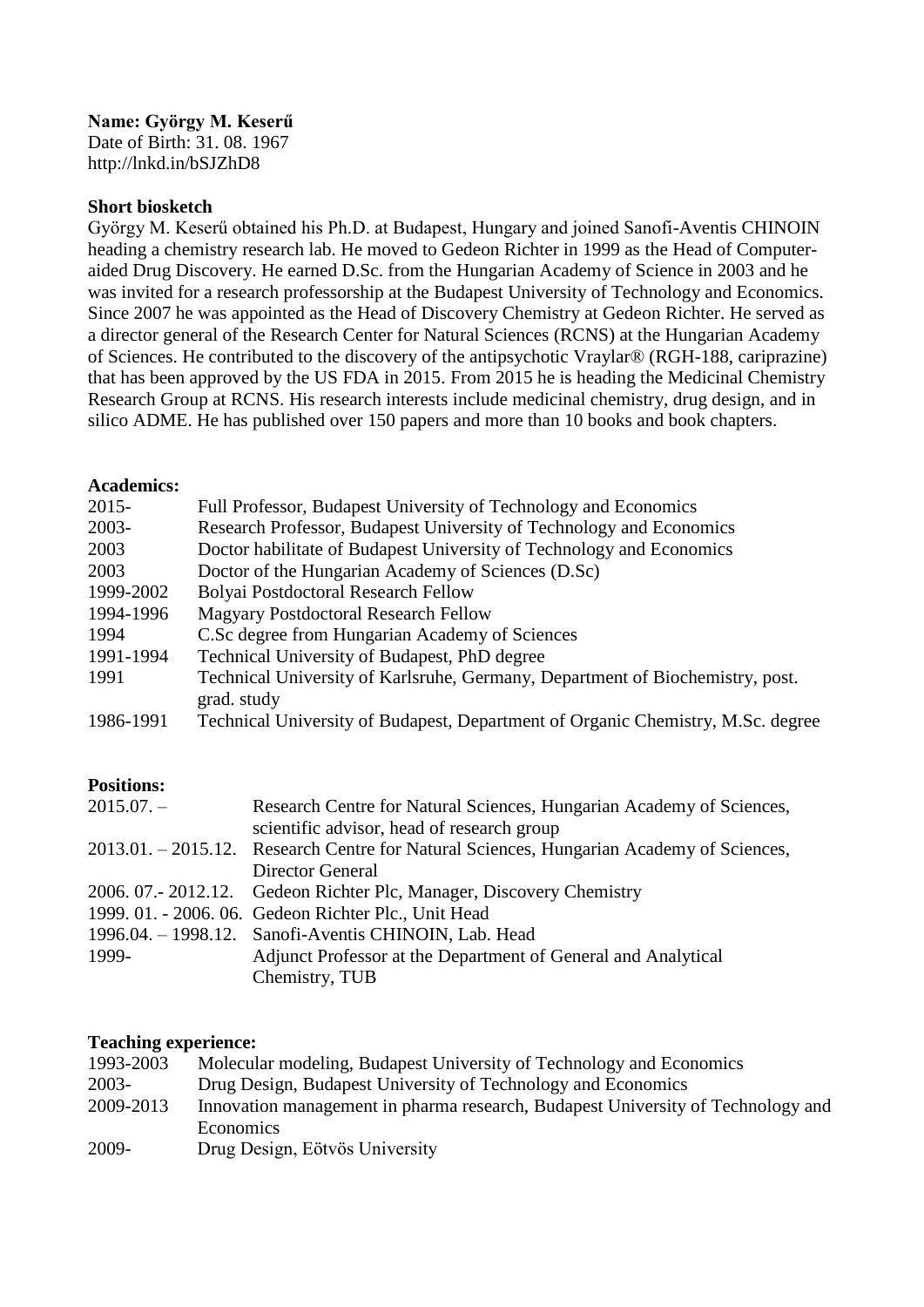## **Memberships:**

American Chemical Society, 1996- Hungarian Chemical Society, 1996- Hungarian Biochemical Society, 2004- American Chemical Society, Hungarian Chapter, secretary, 2005-2009 Hungarian Biochemical Society, section head, 2006- Molecular Diversity (Springer) editorial board member, 2006- Drug News and Perspectives (Thomson Reuters) editorial board member, 2009- Drugs of Future (Thomson Reuters) editorial board member, 2009- Letters in Drug Design & Discovery (Bentham Science) editorial board member, 2011- Scientifica (Hindawi), editorial board member, 2012- Drug Discovery Today: Technologies (Elsevier), editorial board member, 2013- Archives der Pharmacie (Wiley), editorial board member, 2015-

## **Awards:**

Zoltán Földi Award in Organic Chemistry, 1995 Young Investigators Award, 1996, Hungarian Chemical Society Academy Award, 1998, Hungarian Academy of Sciences Kisfaludy Award, 1999, Kisfaludy Foundation George Olah Award of the Hungarian Academy of Sciences, 2001 Kajtár Award, 2002, Kajtár Foundation Academy Publication Award of the Hungarian Academy of Sciences, 2006 Academy Publication Award of the Hungarian Academy of Sciences, 2012 Overton and Meyer Award, European Federation of Medicinal Chemistry, 2014

# **Major grants:**

**Hungarian Science Foundation T 015495** Synthesis and chiral recognition of 1,3-dideuteroallenes (1995-1996)

**Hungarian Science Foundation F 019261** Optimization of diastereomeric separations (1996-1999)

**Hungarian Science Foundation F 030044** Application of theoretical and preparative models for enzymatic reactions (1999-2002)

**Hungarian Science Foundation T 042933** Conformational and electroninc changes in proteins (2003-2007)

**National Brain Reserach Program KTIA NAP\_13** Fragment based approaches for the validation of new CNS targets (2013-2017)

**Hungarian Science Foundation K 116904** Discovery of Janus kinase inhibitors (2015-2019)

**European Comission H2020-MSCA-ITN-2015 Proposal Number: 675899 FRAGNET**, Marie Curie FRAGments training NETwork (2016-2020)

### **Publications (1992-2013):**

185 papers in international journals 3308/2782 independent citations, ~300+ citations/year from 2010 (Scopus) Total impact (IF): 521